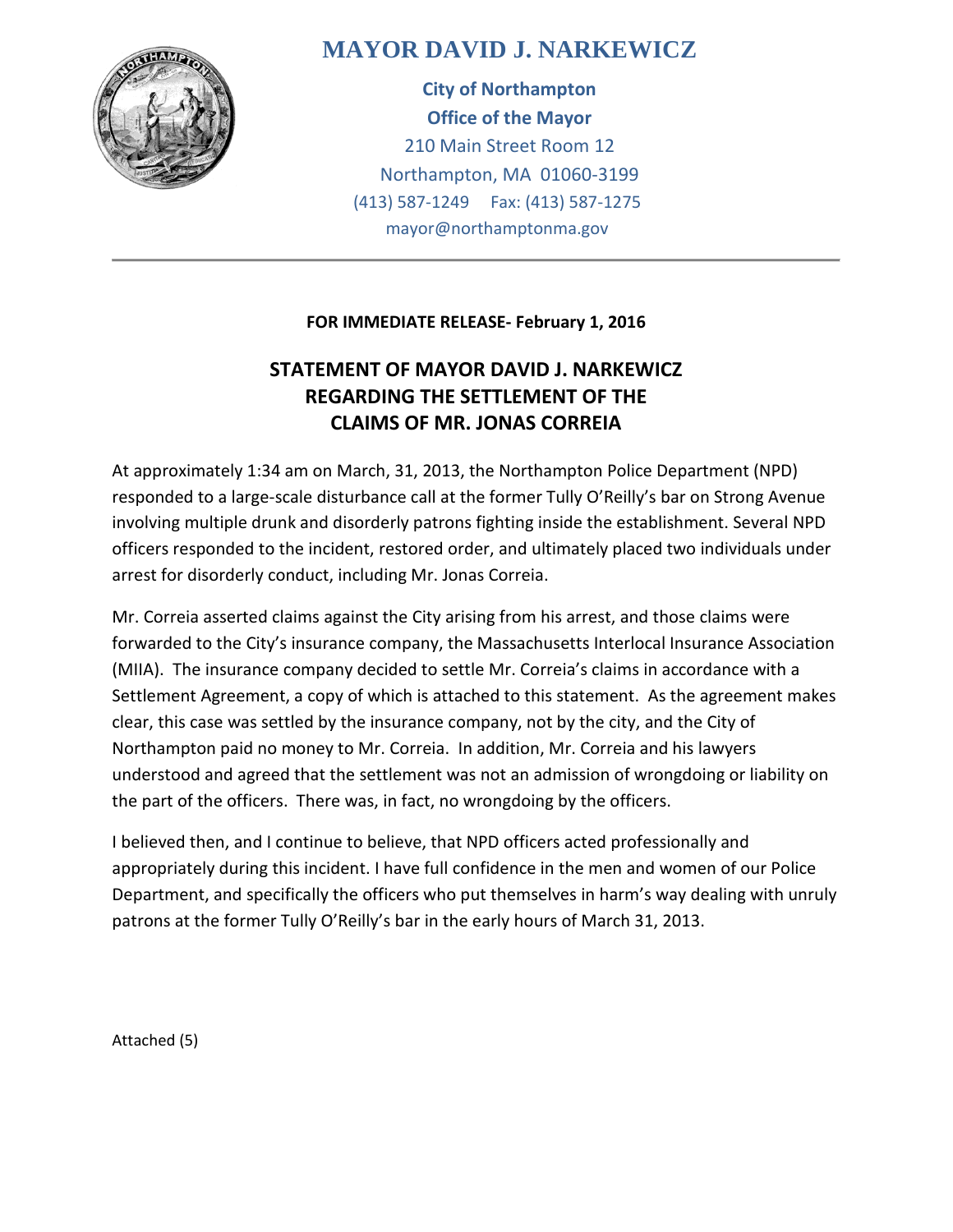#### SETTLEMENT AGREEMENT AND GENERAL RELEASE

I, JONAS CORREIA, in consideration for the payment of the amount of \$52,500.00, by the Massachusetts Interlocal Insurance Association (MIIA), the receipt and sufficiency of which is hereby expressly acknowledged, hereby on behalf of myself and my heirs, assigns, executors, successors, administrators, representatives and anyone claiming by or through any of them (collectively referred to hereafter as "Releasor"), forever irrevocably releases, acquits and discharges the CITY OF NORTHAMPTON, and its respective officers, agents, RUSSELL SIENKIEWICZ, ALAN BOROWSKI, THOMAS BRIOTTA and CHRISTOPHER DUMAS individually and in their professional capacities, as well as MASSACHUSETTS INTERLOCAL INSURANCE ASSOCIATION (MIIA), AND CABOT RISK STRATEGIES. (collectively referred to hereafter as "Releasees"), together with any and all other persons, firms, corporations, associations, partnerships, or other entities whether herein named or referred to or not, who together with Releasees may be jointly or severally liable to Releasor, from any and all claims, actions, causes of action, demands, rights, damages, compensatory damages, punitive damages, award interest and costs, and attorneys' fees, and State and Federal claims, including but not limited to those pursuant to the Federal Civil Rights Act, 42 U.S.C. § 1983, the Massachusetts Tort Act claims, (M.GL. c. 258), false arrest and imprisonment, malicious prosecution, abuse of process, assault and/or battery, defamation, negligence, loss of services, attorneys' fees, expenses, compensation, debts, liabilities, judgments, and executions which Releasor may have had, may now have, may claim to have, or may hereafter have or claim to have, including but not limited those to which arise out of or are in any way relate to an incident that occurred on or about, March 31, 2013, at or near, 1 Pearl Street, Northampton, Massachusetts, Hampshire County, (hereinafter "Incident").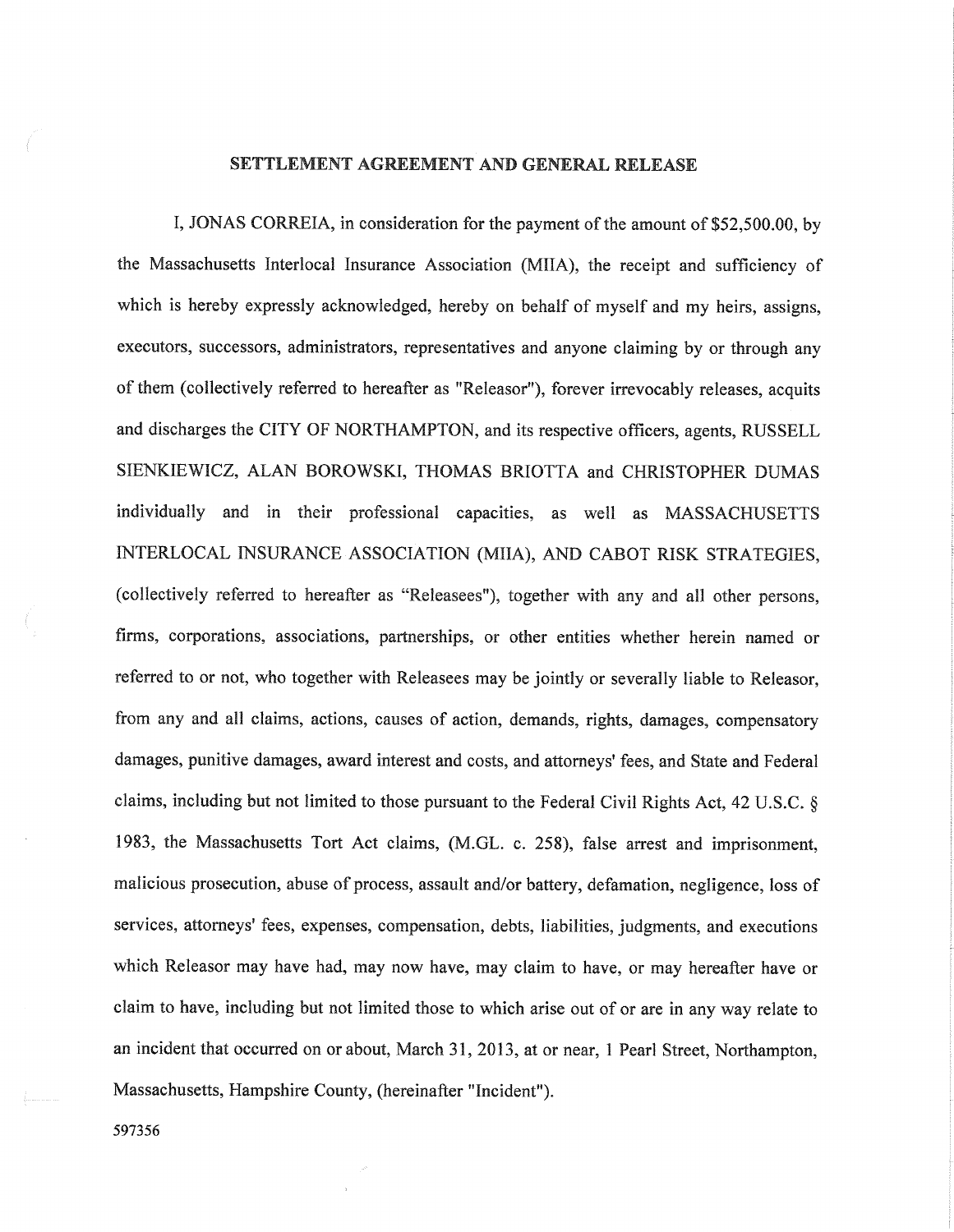In consideration of the Agreement, Releasees by and through its insurer agree to pay to Releasor the aforementioned sum with each party to bear its own costs, expenses and attorney fees. The Releasor affirms that he is responsible for payment of all medical liens including, but not limited to, all liens asserted by Medicare, Medicaid and/or other programs or providers.

The Releasor affirms that certain government medical liens held by the United States or the Commonwealth of Massachusetts pursuant to Medicare, Medicaid, and/or other programs and/or providers, if any, may be asserted against payments to be paid to Releasor pursuant to this Settlement Agreement and General Release ("Agreement"). The Releasor acknowledges and agrees that CITY OF NORTHAMPTON, and its respective officers, agents, RUSSELL SIENKIEWICZ, ALAN BOROWSKI, THOMAS BRIOTTA and CHRISTOPHER DUMAS individually and in their professional capacities, as well as MASSACHUSETTS INTERLOCAL INSURANCE ASSOCIATION (MIIA), AND CABOT RISK STRATEGIES, NANCY FRANKEL PELLETIER AND ROBINSON DONOVAN, P.C. should not be subject to any claims by any lien holders as a result of entering into this Agreement. The Releasor to the best of his knowledge affirms and states that no future medical treatment is needed for any alleged injuries arising out of the alleged Incident.

In further consideration of the above payment, Releasor covenants and agrees to pay all liens asserted by any and all lien holders including, but not limited to, Medicare and/or Medicaid liens, for any treatment rendered to and/or to be rendered to Releasor for injuries on account of or in any way arising out of and/or relating to the Incident. The Releasor covenants and agrees to indemnify and hold harmless the said Releasees, CITY OF NORTHAMPTON, and its respective officers, agents, RUSSELL SIENKIEWICZ, ALAN BOROWSKI, THOMAS BRIOTTA and CHRISTOPHER DUMAS individually and in their professional capacities, as

 $\overline{2}$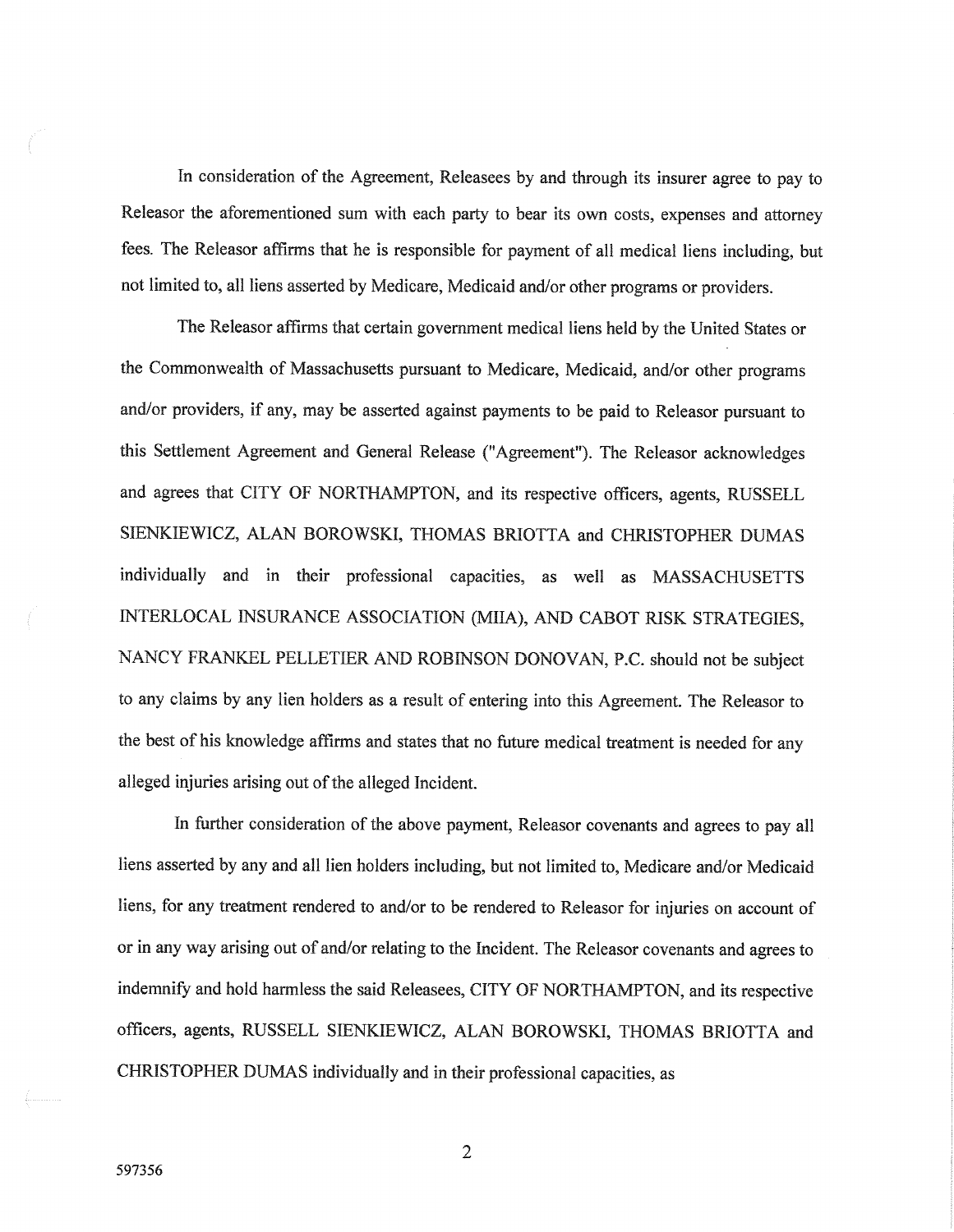# well as MASSACHUSETTS INTERLOCAL INSURANCE ASSOCIATION (MIIA), AND CABOT RISK STRATEGIES, NANCY FRANKEL PELLETIER AND ROBINSON

DONOVAN, P.C. from all claims, demands, suits for damages, costs, and/or expenses arising out of Releasor' s failure to fully satisfy and discharge all medical liens, including but not limited to Medicare and/or Medicaid liens, in any way arising out of and/or relating to the Incident.

It is understood and agreed that this Agreement is a compromise of potential and disputed claims, that the consideration referred to herein and paid hereunder is not and shall not be construed to be an admission of liability on the part of any of Releasees, and that Releasees deny all liability to Releasor. Releasor hereby declares and represents that the damages and losses allegedly sustained by Releasor are, or may be, uncertain; and, in entering this Agreement, it is understood and agreed that Releasor relies wholly upon his own individual judgment and belief as to the nature, extent, effect, and duration of said damages and losses and liability therefor, as well as on the advice of his attorney.

Releasor expressly waives and assumes the risk of any and all claims for damages which exist as of this date, but which Releasor does not know or suspect to exist, whether through ignorance, oversight, error, negligence, unresolved discovery issues relating to the Incident, or otherwise, and if known, would materially affect Releasor's decision to enter into this Agreement. Releasor further agrees that Releasor has entered into the Agreement as a complete and final compromise of matters involving disputed issues of fact and law. Releasor expressly assumes the risk that the facts and/or law may be other than what Releasor now believes.

3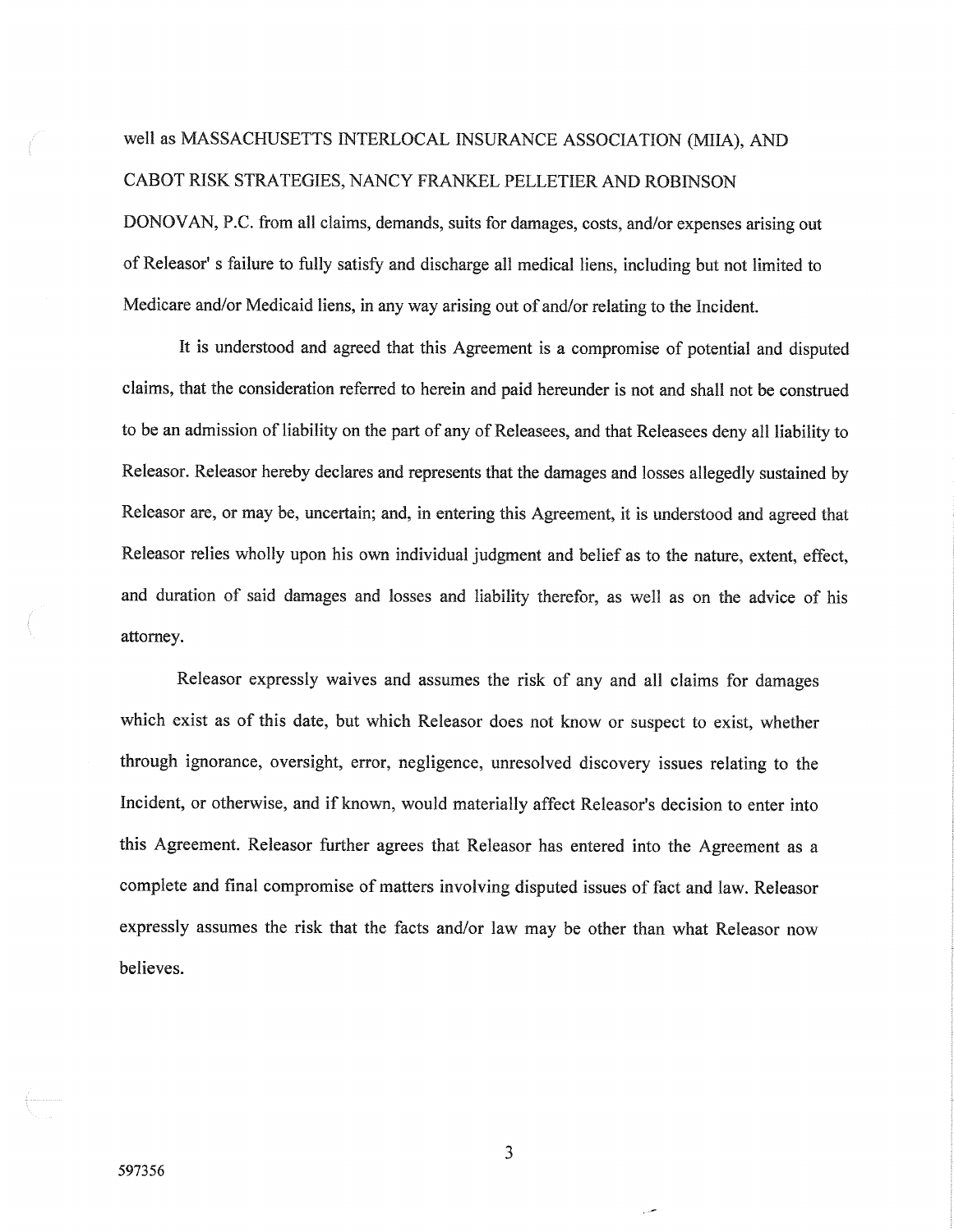Releasor further declares and represents: (a) that no promises, inducements, or agreements not herein expressed have been made to Releasor by or on behalf of Releasees, and that Releasor has not relied upon any statement or representation made by or on behalf of Releasees not expressed herein; (b) that Releasor is competent and authorized to execute this Agreement; c) that Releasor has been represented by counsel of Releasor's choosing throughout the handling of this matter, and in connection with this Agreement, (d) that Releasor has consulted with said counsel regarding this Agreement, and that counsel have read and satisfactorily explained the legal effects of this Agreement to Releasor; (e) that Releasor fully understands the contents, meaning, and effect of this Agreement; (f) that Releasees have made no representation or warranty to Releasor as to the tax or other benefits or consequences of this Agreement; (g) that Releasor enters into this Agreement, and executes it voluntarily and as Releasor's own free act and deed; and (h) that this Agreement contains the entire agreement between the parties, and may not be annulled, voided, or modified orally, but only by a signed writing executed by Releasees and Releasor.

Releasor and Releasees and their respective attorneys agree that all negotiations or discussions between or among attorneys of any kind resulting in or relating to this Agreement and Settlement will from here on be and kept strictly confidential, and shall not be published, disclosed, disseminated in any manner whatsoever by any of them unless required by a court of competent jurisdiction. This Agreement and/or its terms are not covered by the foregoing provision of this paragraph.

Releasor represents, warrants, and guarantees that Releasor has not transferred or assigned any rights, causes of action, claims, or any other matters within the scope of this

4